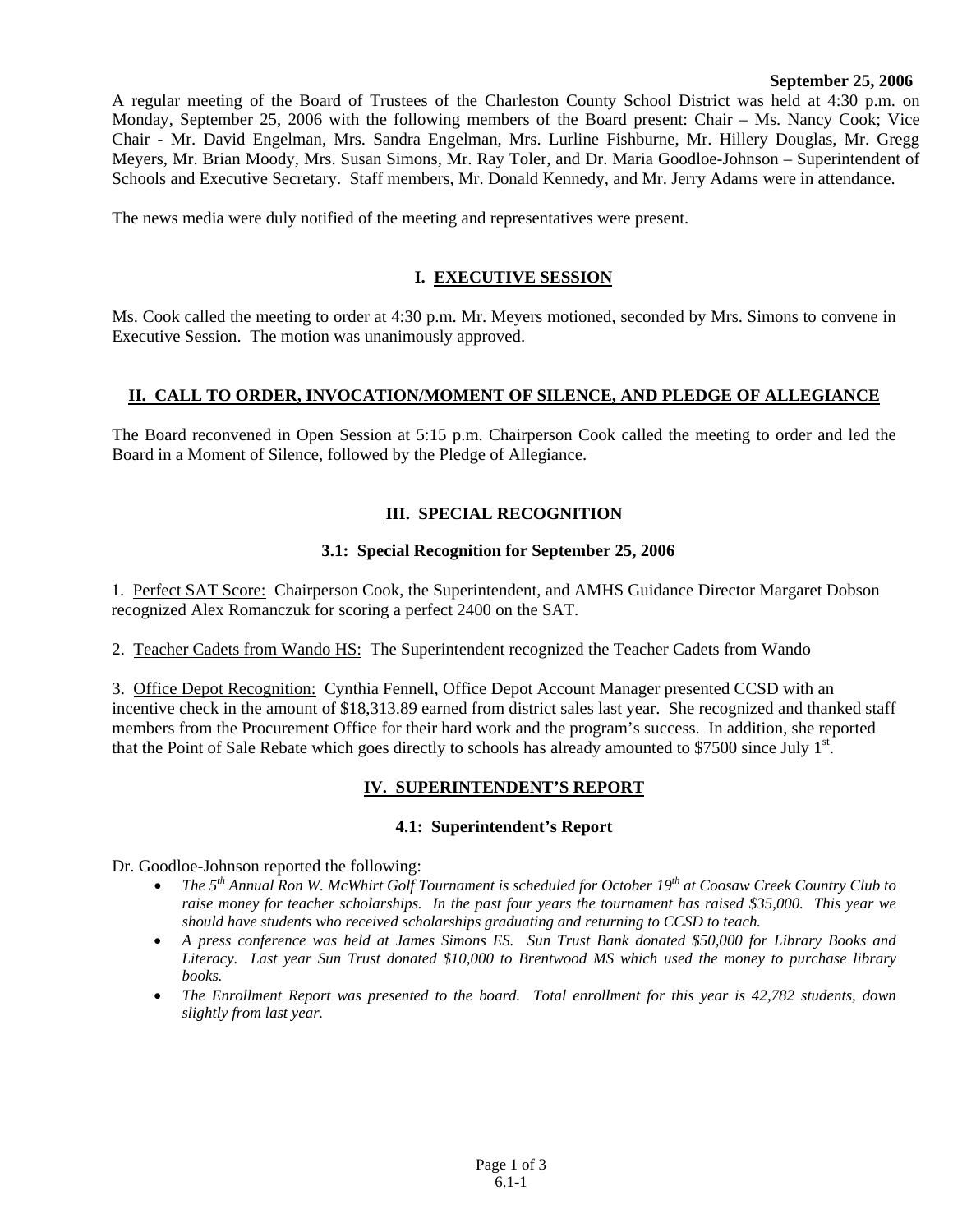# **V. VISITORS, PUBLIC COMMUNICATIONS**

# **5.1: Visitors, Public Communications**

Ms. Karen Oliver, a home schooling parent, expressed concerns about a violation of children's rights at the Montessori School and requested a SLED investigation. Chairperson Cook informed Ms. Oliver that this was not an appropriate forum for her issue.

# **VI. APPROVAL OF MINUTES/EXECUTIVE SESSION AGENDA ITEMS**

### **6.1: Open and Executive Session Minutes of September 11, 2006**

Mr. Meyers motioned, seconded by Mr. Douglas to approve the Open and Executive Session Minutes of September 11, 2006. The motion to approve the minutes was approved  $9-0$ .

# **6.2: Motions of Executive Session of September 25, 2006**

The Board acted on the following Executive Session Agenda items of September 25, 2006 as follows:

### **1.1: Student Transfer Request**

- A. The Board acted on student transfer appeals as listed below. The motion was approved 8-1 (Douglas opposed).
	- Approve transfer request 1 if space exists at Burke.
	- Uphold denial if space does not exist at Burke
	- Grant release from D.9 of transfer request 2
	- Grant requests 3-6 under NCLB

### **1.2: Legal Matter**

 The Board approved a motion to uphold administration's recommendation for a Buist appeal. The motion was approved 8-1 (Fishburne opposed).

**1.3: Appointment** – The board approved the appointment of Susan Holliday as the Executive Director of Human Resources. The motion was approved 9-0.

**1.4: First Grade Appeal –** No action was taken; the appeal was withdrawn prior to the meeting.

**1.5: Legal Matter** – Legal Counsel briefed the Board on a legal matter. No action was taken.

# **6.3: Financial Minutes of September 11, 2006**

Mr. Meyers motioned, seconded by Mr. Douglas to approve the financial minutes of September 11, 2006. The motion was approved 9-0.

# **VII: MANAGEMENT REPORTS**

No reports were submitted.

# **VIII: CHARLESTON PLAN FOR EXCELLENCE**

#### **8.1: Leveraging Resources to Sustain Progress**

Mr. Don Kennedy presented information on CCSD's Nursing Services-Cornerstone Grant (SS/HS), HealthOffice Software and Medicaid compiled by the Office of Prevention and Intervention Services:

• To help "at-risk" students, the Cornerstone Grant (Safe School/Health Students) paid for 3.1 additional nurses in the Charleston County schools with high poverty levels.